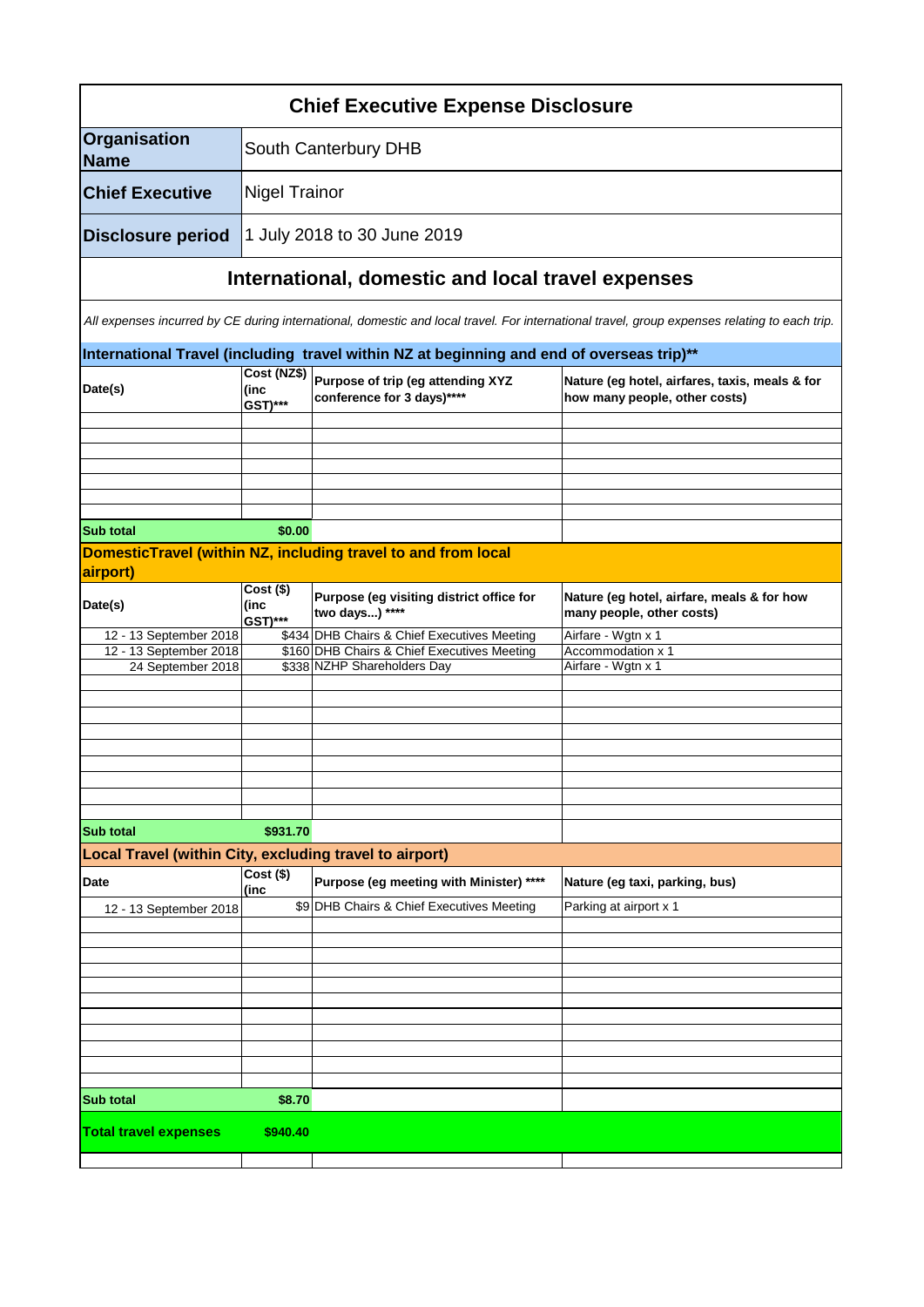| <b>Chief Executive Expense Disclosure</b>                                                                                                       |                                      |                                                |                                                   |                                                      |            |  |
|-------------------------------------------------------------------------------------------------------------------------------------------------|--------------------------------------|------------------------------------------------|---------------------------------------------------|------------------------------------------------------|------------|--|
| <b>Organisation</b><br>Name                                                                                                                     | South Canterbury DHB                 |                                                |                                                   |                                                      |            |  |
| <b>Chief Executive</b>                                                                                                                          | Nigel Trainor                        |                                                |                                                   |                                                      |            |  |
| Disclosure period                                                                                                                               | July 2018 to 30 June 2019            |                                                |                                                   |                                                      |            |  |
| <b>Hospitality</b>                                                                                                                              |                                      |                                                |                                                   |                                                      |            |  |
| All hospitality expenses provided by the CE in the context of his/her job to anyone external to the Public Service or statutory Crown entities. |                                      |                                                |                                                   |                                                      |            |  |
| <b>Hospitality Offered to Third Parties</b>                                                                                                     |                                      |                                                |                                                   |                                                      |            |  |
| Date                                                                                                                                            | $Cost($ \$)<br>(exc GST / inc GST)** | Purpose (eg, hosting<br>delegation from China) | Nature (what and for how<br>many eg dinner for 5) | Reason (eg building<br>relationships, team building) | Location/s |  |
|                                                                                                                                                 |                                      |                                                |                                                   |                                                      |            |  |
|                                                                                                                                                 |                                      |                                                |                                                   |                                                      |            |  |
|                                                                                                                                                 |                                      |                                                |                                                   |                                                      |            |  |
| <b>Total expenses</b>                                                                                                                           | \$0.00                               |                                                |                                                   |                                                      |            |  |
|                                                                                                                                                 |                                      |                                                |                                                   |                                                      |            |  |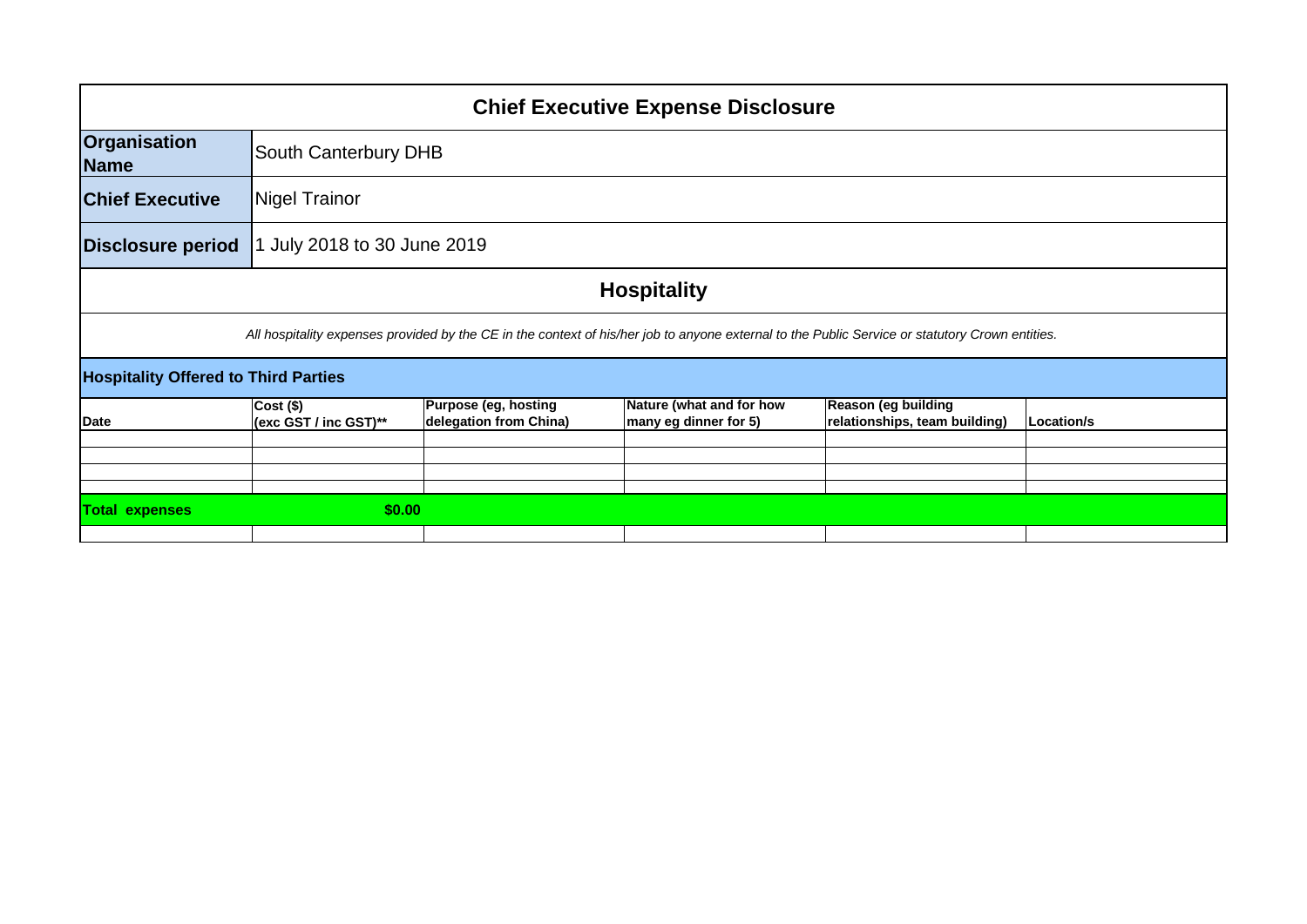| <b>Chief Executive Expense Disclosure</b>                                                                                                                 |                                             |                                     |                                                         |                 |  |
|-----------------------------------------------------------------------------------------------------------------------------------------------------------|---------------------------------------------|-------------------------------------|---------------------------------------------------------|-----------------|--|
| <b>Organisation Name</b>                                                                                                                                  | South Canterbury DHB                        |                                     |                                                         |                 |  |
| <b>Chief Executive</b>                                                                                                                                    | <b>Nigel Trainor</b>                        |                                     |                                                         |                 |  |
| <b>Disclosure period</b>                                                                                                                                  | 1 July 2018 to 30 June 2019                 |                                     |                                                         |                 |  |
| Gifts and Benefits over \$50 annual value**                                                                                                               |                                             |                                     |                                                         |                 |  |
| All gifts, invitations to events and other hospitality, of \$50 or more in total value per year, offered to the CE by people external to the organisation |                                             |                                     |                                                         |                 |  |
| <b>Gifts and hospitality</b>                                                                                                                              |                                             |                                     |                                                         |                 |  |
| Date                                                                                                                                                      | Description ** (e.g. event<br>tickets, etc) | Offered by<br>(who made the offer?) | <b>Estimated value (NZ\$)</b><br>(exc GST / inc GST)*** | <b>Comments</b> |  |
|                                                                                                                                                           |                                             |                                     |                                                         |                 |  |
| <b>Total gifts &amp; benefits</b>                                                                                                                         | No. of items $=$<br>\$0.00                  |                                     |                                                         |                 |  |
|                                                                                                                                                           |                                             |                                     |                                                         |                 |  |